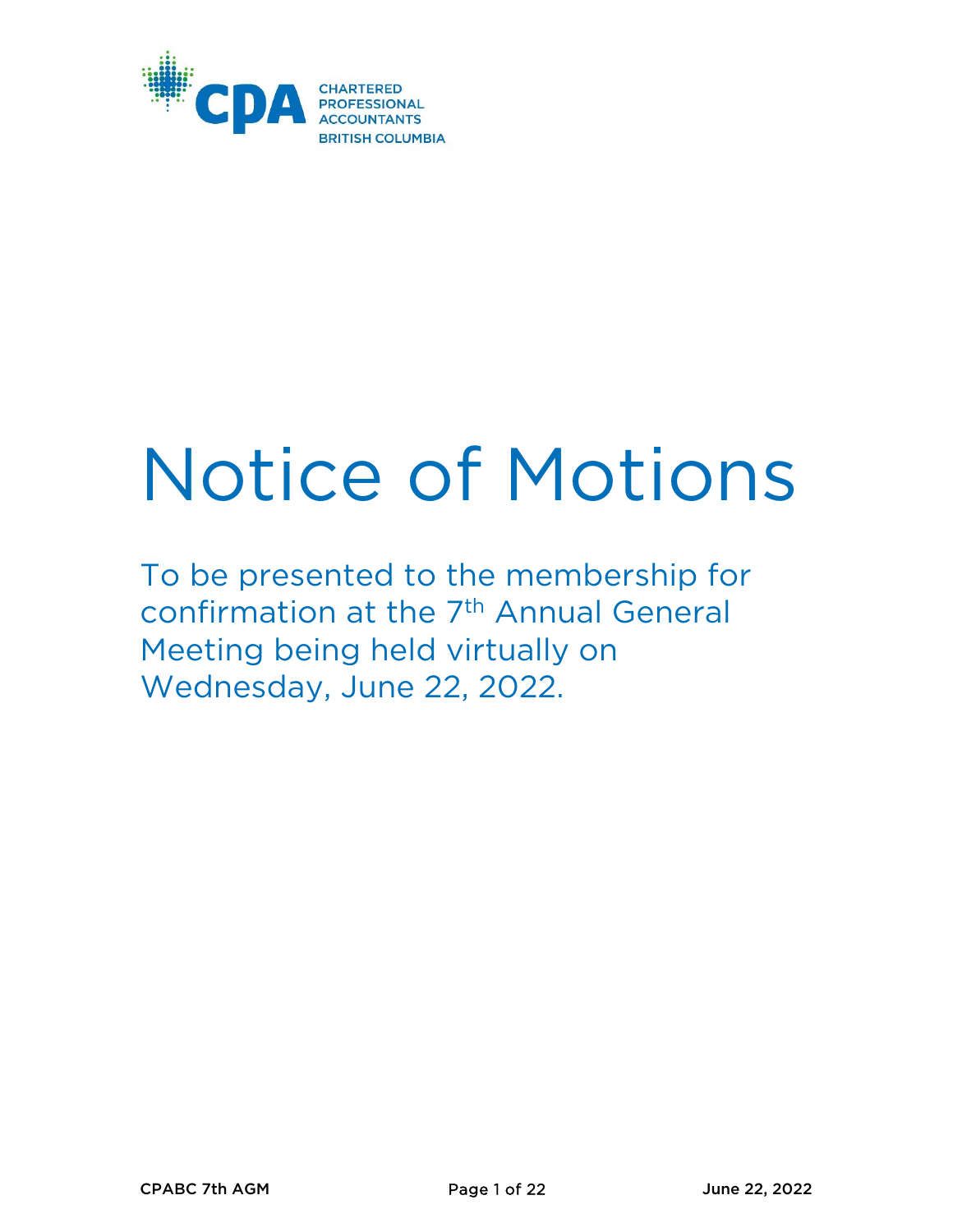The following resolutions, including amendments to the bylaws and to the rules contained in the Code of Professional Conduct, as approved by the Board, will be presented to the membership for confirmation at the 7<sup>th</sup> Annual General Meeting of the Organization of Chartered Professional Accountants of British Columbia. The meeting will be held virtually via videoconferencing, on Wednesday, June 22, 2022 at 3:00 pm.

# NOTICE OF MOTIONS

|                                                                                    | Pages       |
|------------------------------------------------------------------------------------|-------------|
| Resolution 1 – Minutes of the 6th CPABC Annual General Meeting<br>of June 23, 2021 | 3           |
| Resolution 2 – Appointment of Auditors 2022-2023                                   | 3           |
| Amendments to the Bylaws and Code of Professional Conduct                          | Pages       |
| Resolution 3 - Student Enrollment                                                  | $4 - 7$     |
| Resolution 4 - Membership Admissions Requirements                                  | <i>8-10</i> |
| Resolution 5 - Independence - Rule Breaches & Contingent Fees                      | 11-20       |
| Resolution 6 - Provision of Client Information                                     | 21-22       |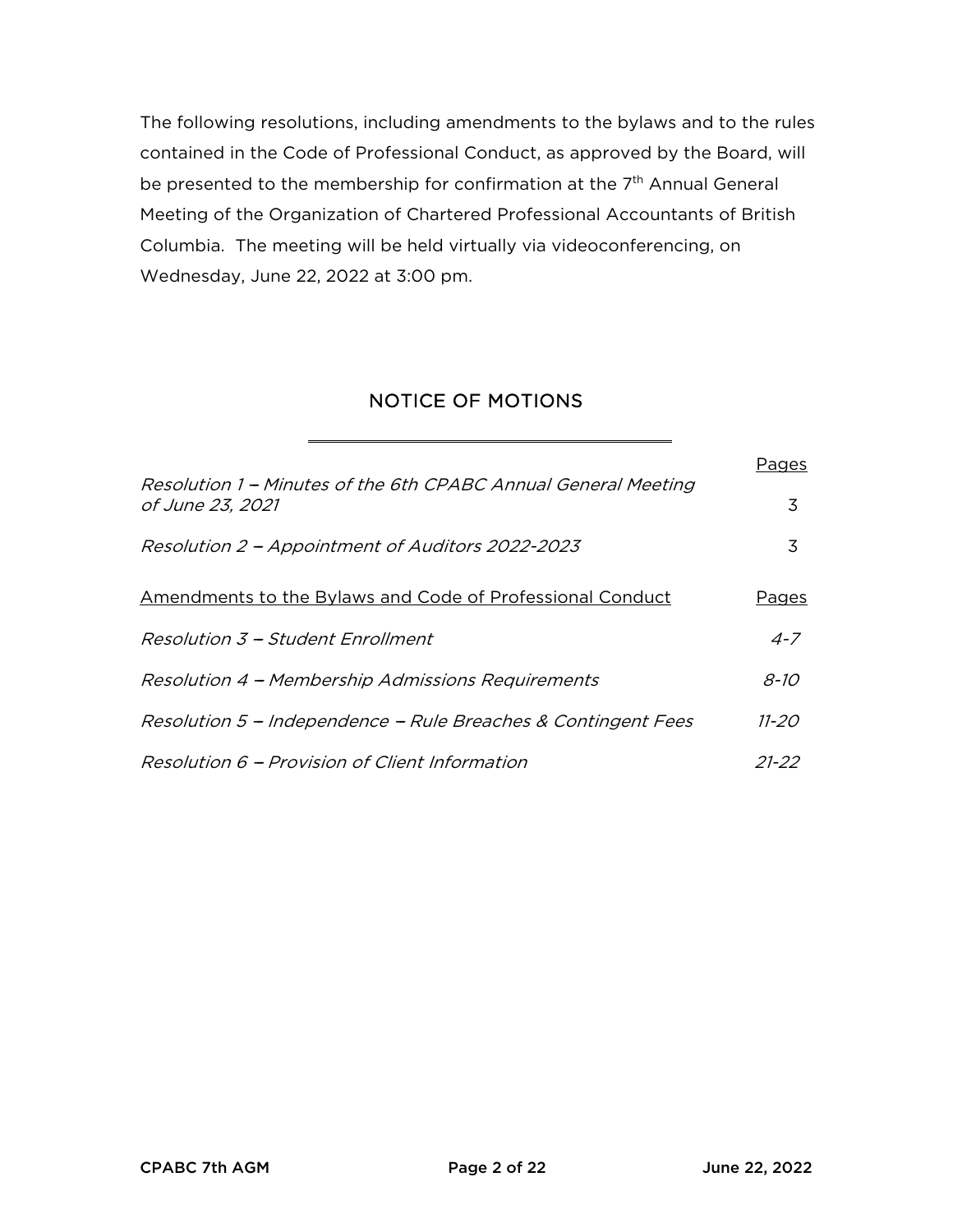# RESOLUTION 1 MINUTES OF THE 6TH CPABC ANNUAL GENERAL MEETING OF June 23, 2021

Preamble: As a good governance practice, at every Annual General Meeting, the members are asked to approve the minutes of the previous Annual General Meeting.

RESOLVED that the minutes of the 6<sup>th</sup> CPABC Annual General Meeting held on June 23, 2021 be approved.

# RESOLUTION 2 APPOINTMENT OF AUDITORS 2022 - 2023

Preamble: Each year the Audit Committee evaluates the overall effectiveness of the auditors and makes recommendations to the CPABC Board of Directors for the appointment of auditors for confirmation by the membership.

> The following was approved by the board on May 26, 2022: the board recommends to the members of CPABC the appointment of BDO Canada LLP as the external auditor of the Chartered Professional Accountants of British Columbia (''CPABC'') and its related entities for the year ending March 31, 2023.

RESOLVED that the appointment of BDO Canada LLP as the external auditor of the Chartered Professional Accountants of British Columbia (''CPABC'') and its related entities for the year ending March 31, 2023 be hereby approved.

 $\overline{1}$  $\overline{\phantom{a}}$  $\overline{\phantom{a}}$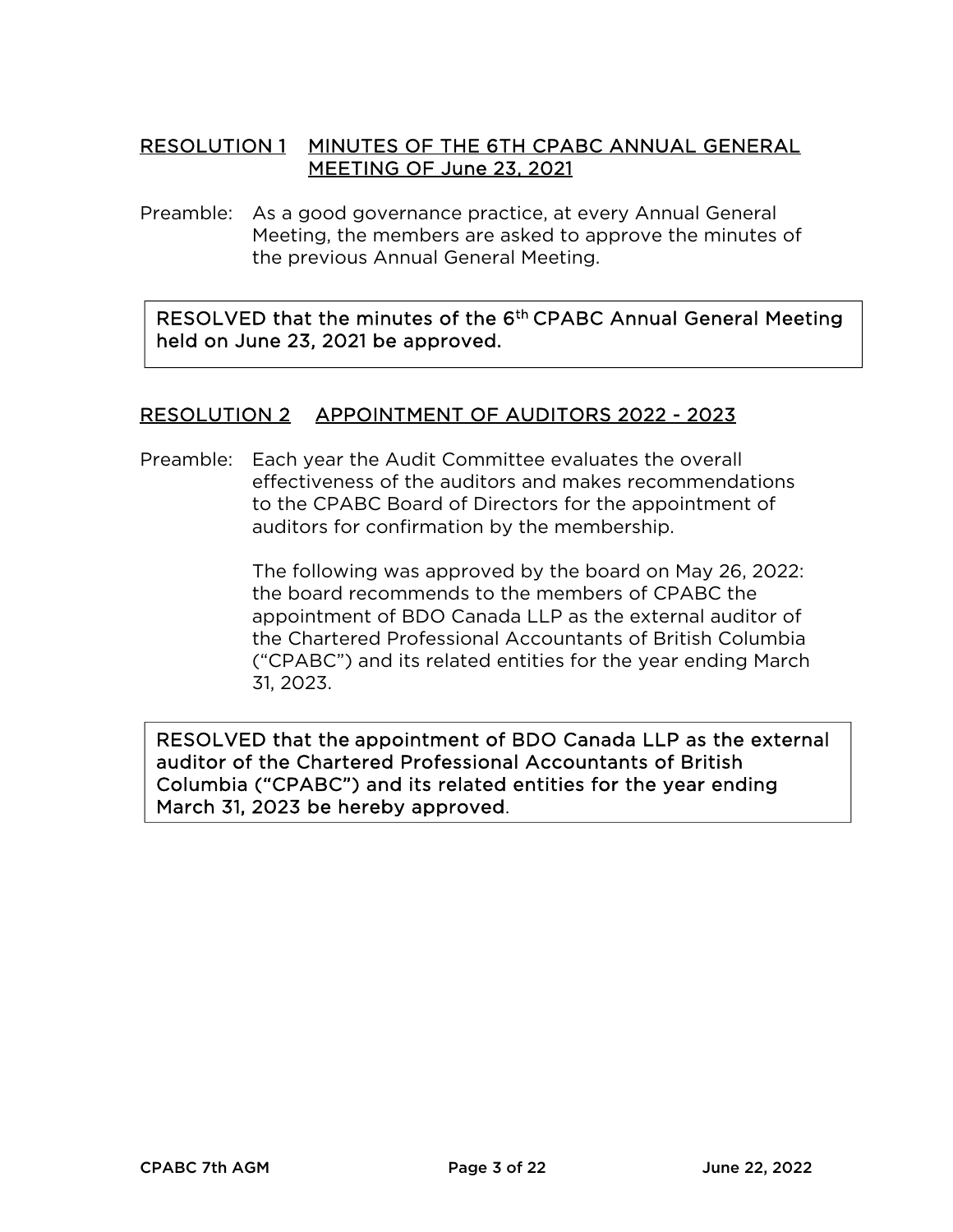# RESOLUTION 3 STUDENT ENROLLMENT

Preamble: Students enrolled in the CPA PEP program must successfully complete required modules and examinations, and they must meet applicable deadlines to complete program requirements and practical experience requirements, in order to demonstrate their qualifications and competence to be admitted to membership. Additions to the Bylaws are proposed to confirm CPABC's authority to cancel the enrollment of a student who fails to meet these requirements.

> Bylaw amendments are also proposed to authorize CPABC to disclose information about students' enrollment status, and their business contact information, in response to inquiries by members of the public, and to reflect recent amendments to the BC Freedom of Information and Protection of Privacy Act.

> This resolution confirms the addition new Bylaws 405.1 and 405.2 and amendments to Bylaws 1305, 1306 and 1307 to reflect this. The following was approved by the board on April 6, 2022.

# **PART 4 - STUDENTS**

…

# **Failure to Successfully Complete CPA PEP Module or Examination**

- 405.1 (1) Subject to subsection (2), if the Registrar or the post-secondary institution or other educational body referred to in section 31(2) of the Act determines that a student enrolled in the CPA PEP has failed to successfully complete a required module, examination or other mandatory component of the CPA PEP after the student has exhausted all permitted opportunities to attempt to do so, the enrollment of the student is cancelled.
	- (2) The Registrar or the post-secondary institution or other educational body referred to in section 31(2) of the Act may, on grounds they consider appropriate, grant a student an additional opportunity to attempt a required module, examination or other mandatory component of the CPA PEP.

## **Deadline to Complete CPA PEP and Practical Experience Requirements**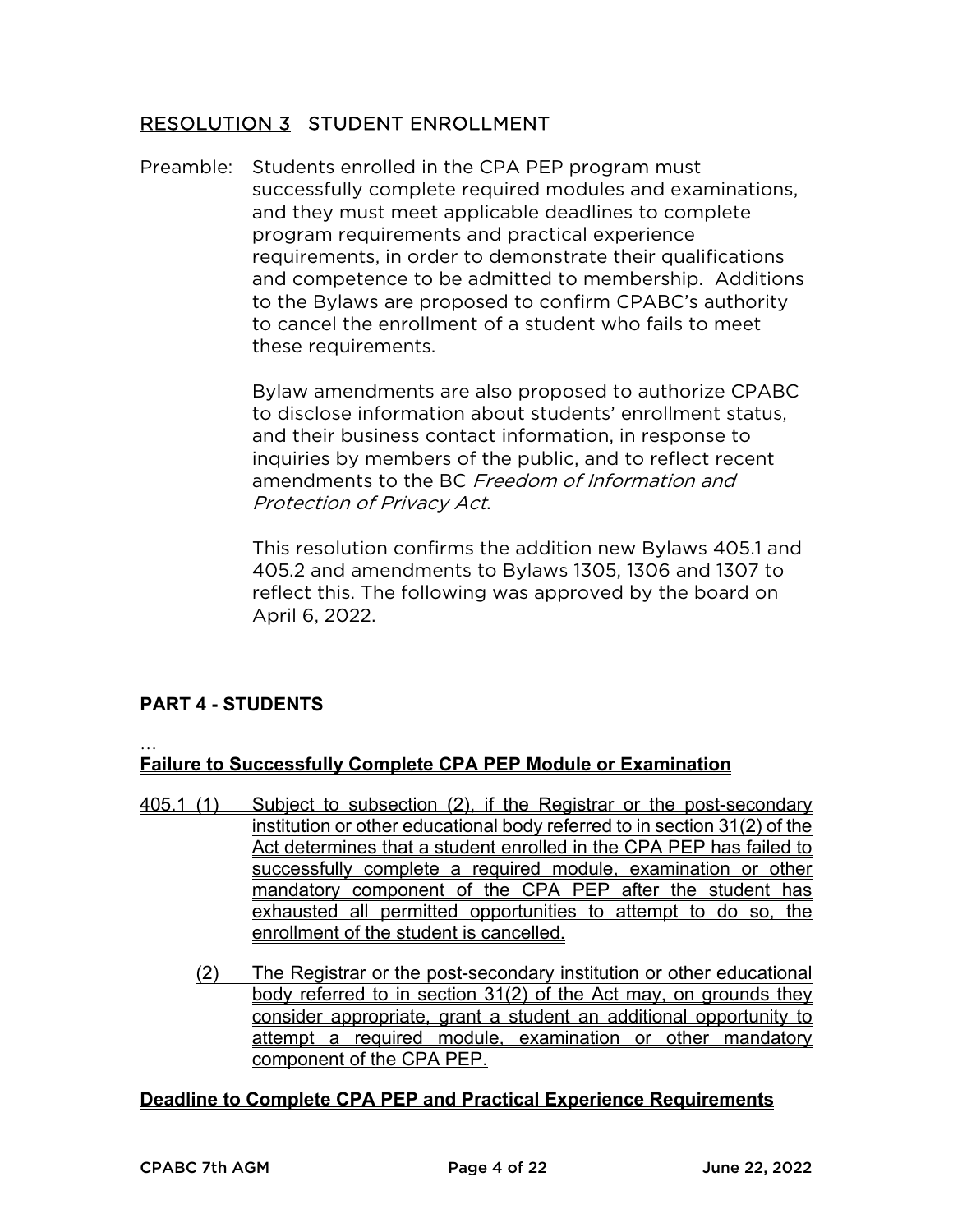- 405.2 (1) Subject to subsection (3), if a student enrolled in the CPA PEP does not successfully complete all applicable program, examination and evaluation requirements within the time required by the board under section 30(a) of the Act or by the post-secondary institution or other educational body referred to in section 31(2) of the Act, the enrollment of the student is cancelled.
	- (2) Subject to subsection (3), if a student enrolled in the CPA PEP does not successfully complete the practical experience requirements required by the board under Bylaw 501(1)(c) within the time required by the board under section 30(a) of the Act or by the post-secondary institution or other educational body referred to in section 31(2) of the Act, the enrollment of the student is cancelled.
	- (3) The Registrar may, on grounds they consider appropriate, extend the time for a student to complete any applicable program, examination and evaluation requirements under subsection (1), or the time for a student to complete the practical experience requirements under subsection (2).

# **PART 13 - GENERAL**

…

# **Administration of** *FOIPPA*

1305 …

(3) Subject to section 75 of *FOIPPA*, an applicant who requests access to a CPABC record under section 5 of *FOIPPA* must pay the applicable fees set out in section 13 and Schedule 1 of the *Freedom of Information and Protection of Privacy Regulation*, B.C. Reg. 155/2012.

## **Notification and Disclosure**

1306 …

- (2) Subject to any limitations specified by the board, the Registrar may disclose to a provincial CPA body, a provincial legacy body or an other governing body
	- (a) facts, information or records relating to a matter referred to in subsection (1)(a) or (b),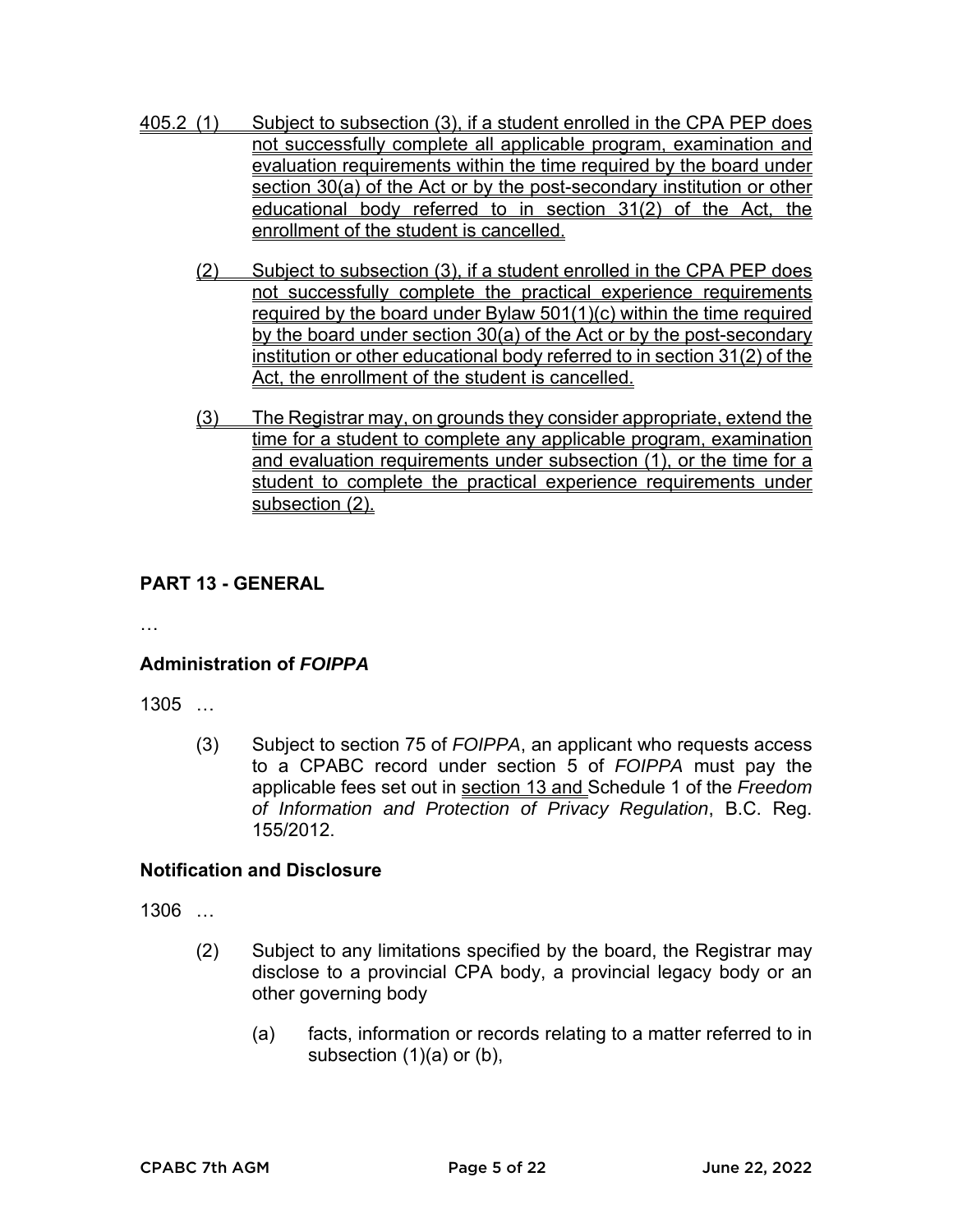- (b) facts, information or records pertaining to an ongoing or completed investigation under Part 11 or a hearing under section 53 of the Act, or
- (c) other facts, information or records obtained or provided under the Act or these bylaws, or under the former CA Act, the former CGA Act or the former CMA Act or the former bylaws thereunder

for a purpose authorized under section  $33.1(1)(1) - 33(2)(q)$  of *FOIPPA*.

…

## **Inquiries about Membership, Enrollment, Licensure or Registration Status**

- 1307 (1) The Registrar may disclose the following information in response to an inquiry by any person about an individual's membership, enrollment or licensure status:
	- (a) whether the individual is a current or former member;
	- (b) whether the individual is a current or former legacy CGA member, legacy CA member or legacy CMA member;
	- (c) if the individual is a current or former member,
		- (i) the individual's class of membership,
		- (ii) the date of the individual's initial admission as a member of CPABC or a legacy body, and
		- (iii) if applicable, the dates of every cancellation, suspension and reinstatement of the individual's membership in CPABC or a legacy body;

## (c.1) whether the individual is currently enrolled as a student;

- (d) whether the individual currently or formerly held a public practice licence;
- (e) if the individual currently or formerly held a public practice licence,
	- (i) the category of the individual's practice licence,
	- (ii) the date of the initial issuance of a public practice licence to the member, and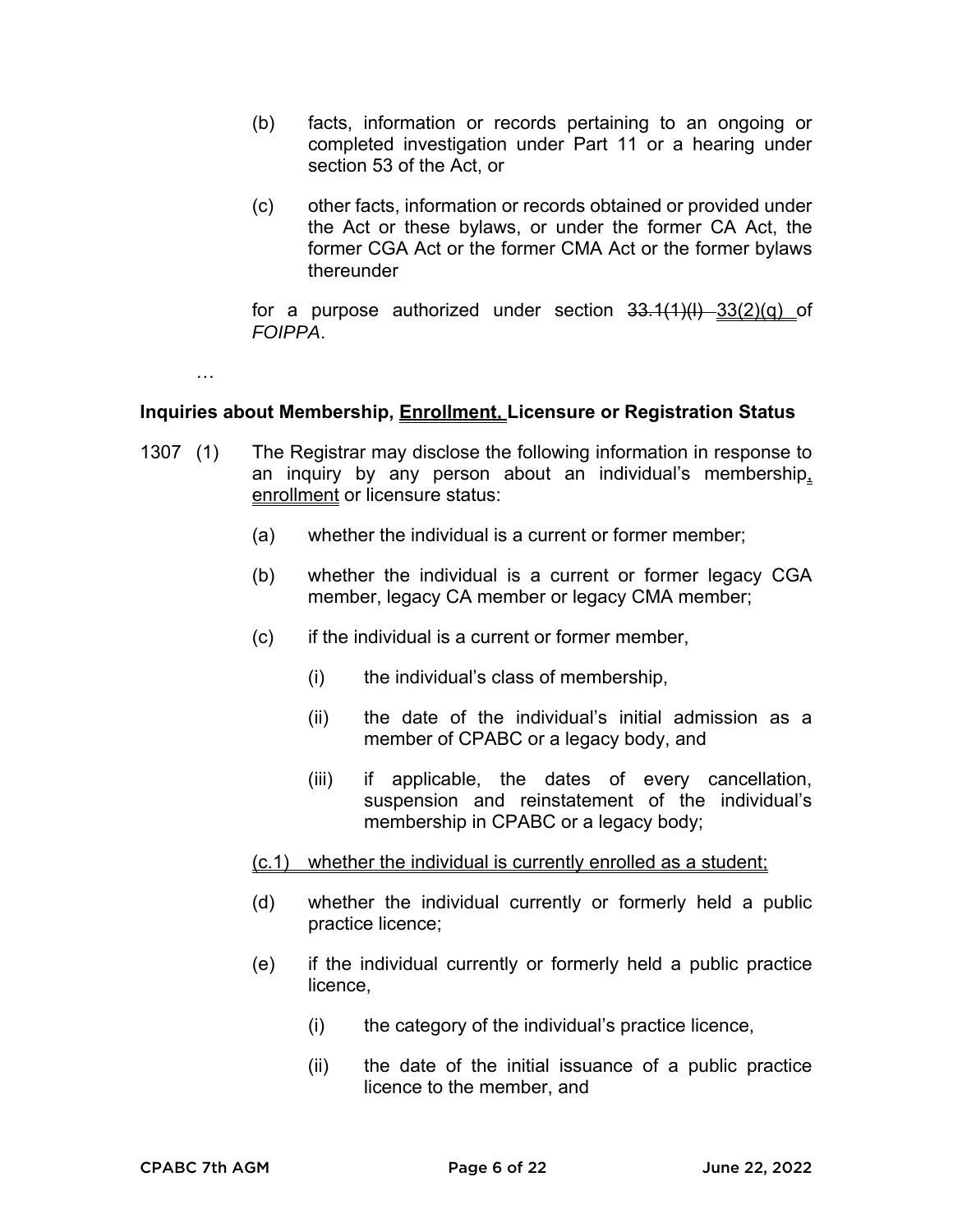- (iii) if applicable, the dates of every cancellation, suspension, reinstatement, and change in category of the individual's public practice licence;
- $(f)$  if the individual is a current member, any business contact information provided by the member to the Registrar, including
	- (i) the current business or employment address provided by the member under Bylaw 508(1)(b),
	- (ii) any current business mailing address and business email address provided by the member under Bylaw  $508(1)(c)$ ,
	- (iii) if the individual holds a public practice licence, the current street address provided by the member under Bylaw 707(2) for every authorized practising office or other office in British Columbia at or in association with which the member is engaged in public practice, and
	- (iv) any other "contact information" provided by the member as defined under *FOIPPA*;
- $(q)$  if the individual is currently enrolled as a student, any business contact information provided by the student to the Registrar, including
	- (i) any current business or employment address provided by the student under Bylaw 407(1)(b),
	- (ii) any current business mailing address and business email address provided by the student under Bylaw 407(1)(c), and
	- (iii) any other "contact information" provided by the student as defined under *FOIPPA*.

RESOLVED that new Bylaws 405.1 and 405.2 and amendments to Bylaws 1305, 1306 and 1307 (additions underlined and deletions shown as strikeouts) that were approved by the board on April 6, 2022, are confirmed in accordance with section 28(1) of the Chartered Professional Accountants Act, to come into force in accordance with section 28(4) of the Act.

…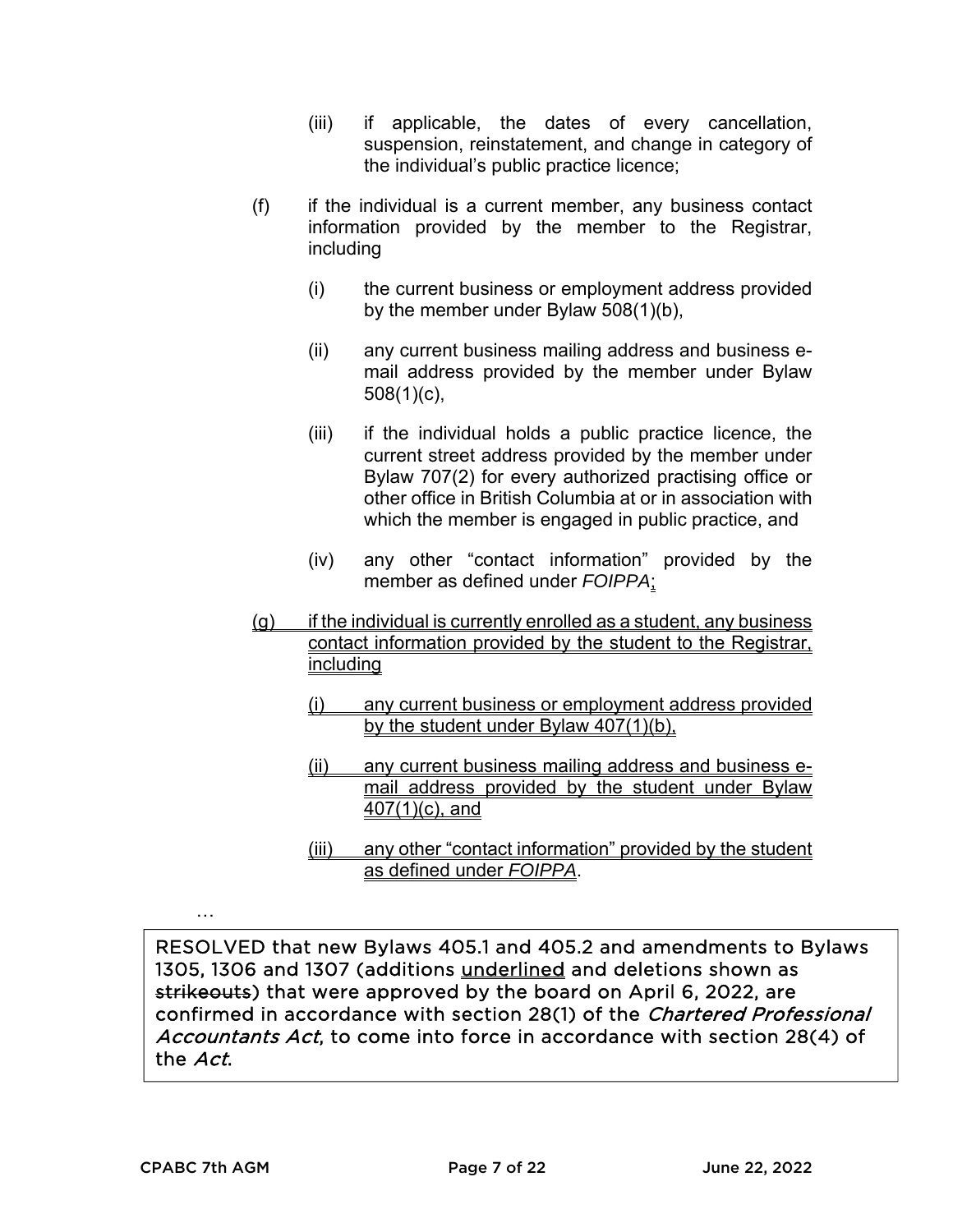## RESOLUTION 4 MEMBERSHIP ADMISSIONS REQUIREMENTS

Preamble: The Government identified concerns in respect of some CPABC Bylaw amendments that were introduced in 2020 as to whether they were consistent with Canada's obligations under several international trade agreements. It was determined that the most appropriate approach would be to rescind the amendments that were introduced in 2020. This includes amendments to the Bylaws to eliminate the language that refers to the need for applicants to be ''a Canadian citizen, a permanent resident of Canada or otherwise lawfully permitted to work in Canada''.

> This resolution confirms amendments to Bylaws 400 and 500 to reflect this. The following was approved by the board on February 23, 2022.

# **PART 4 - STUDENTS**

## **Applications for Enrollment**

- 400 (1) Subject to section 31(2) of the Act and any regulations made under Bylaw 401, a person may apply for enrollment as a student by delivering to the Registrar an application in the form required by the Registrar.
	- (2) An application for enrollment as a student must be accompanied by
		- (a) any applicable enrollment application fee required by the board, and
		- (b) any documents or information specified in the application form or otherwise required under the regulations.
	- (3) Subject to subsection (3.1), the Registrar may enrol an applicant as a student who
		- (a) satisfies the qualifications and prerequisites for an educational program in accountancy established by CPABC under section 31(1) of the Act, and
		- (b) provides evidence satisfactory
			- (i) to the Registrar, or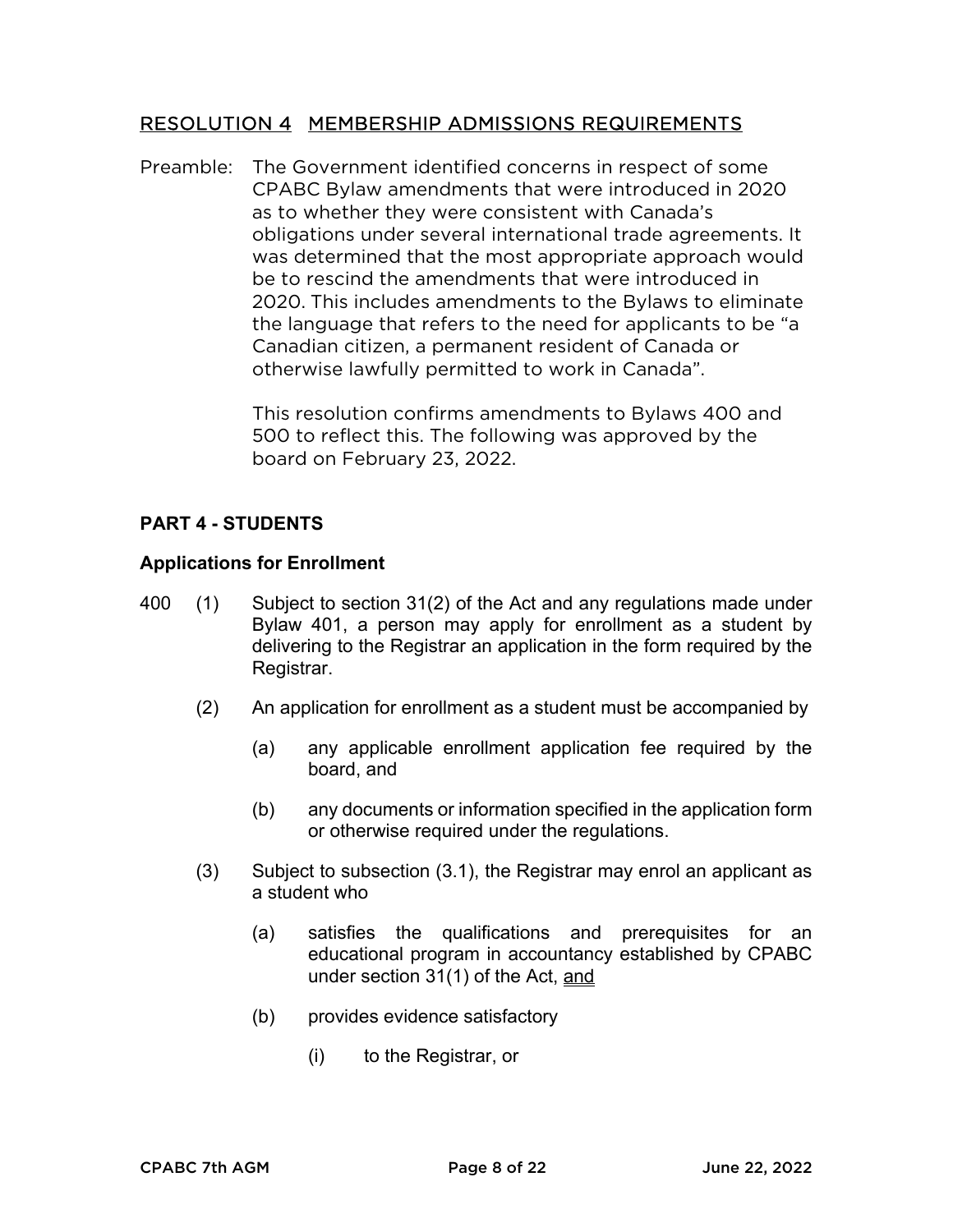(ii) if the Registrar refers the application to the Membership Committee, to the Membership **Committee** 

that the applicant is of good character, and.

- (c) provides evidence satisfactory to the Registrar that the applicant is a Canadian citizen, a permanent resident of Canada, or otherwise lawfully permitted to work or study in Canada.
- (3.1) The Registrar may refer any application for enrollment as a student to the Membership Committee for the committee's review and determination of whether the applicant meets the good character requirement under subsection (3)(b), and must do so
	- (a) before denying the application on the ground that the applicant does not meet the good character requirement, or
	- (b) if otherwise required under the regulations.
- (4) As of September 6, 2016, an individual enrolled in the CPA PREP program is deemed not to be a student of CPABC under the Act until the individual becomes enrolled under this section as a student in the CPA PEP program.

#### …

## **PART 5 - MEMBERSHIP**

## **Applications for Admission**

- 500 (1) A person may apply for membership in CPABC by delivering to the Registrar an application in the form required by the Registrar.
	- (2) An application for admission as a member must be accompanied by
		- (a) any applicable membership application fee required by the board, and
		- (b) any documents or information specified in the application form or otherwise required under the regulations.
	- (3) Subject to subsection (3.1), the The Membership Committee must admit an applicant to membership in CPABC if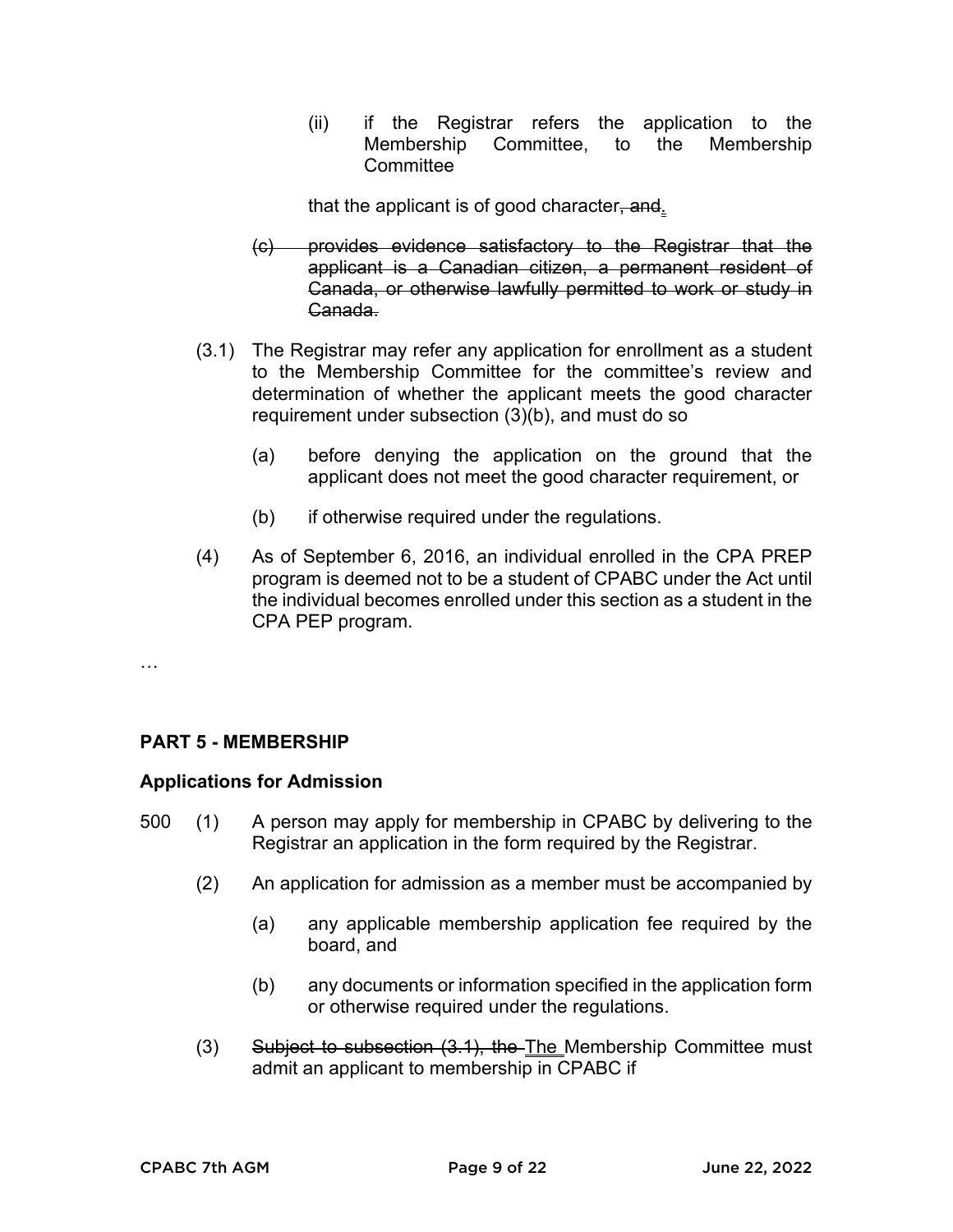(a) the applicant provides evidence satisfactory to the committee that the applicant is of good character, and

 $(i)$  of good character, and

- (ii) a Canadian citizen, a permanent resident of Canada, or otherwise lawfully permitted to work in Canada, and
- (b) the committee is satisfied that the applicant meets all other applicable requirements under section 35 of the Act and this Part.
- (3.1) A applicant under Bylaw 501(2) who was enrolled in an international CPA education program before October 1, 2020 is exempt from the requirement in subsection (3)(a)(ii) if the applicant's application is received by the Registrar on or before any applicable deadline specified in the regulations.
- (4) Subject to any limitations specified in the regulations or otherwise directed by the board, the Registrar is authorized to exercise the powers and perform the duties of the Membership Committee under this Part.

RESOLVED that the amendments to Bylaws 400 and 500 (additions underlined and deletions shown as strikeouts) that were approved by the board on February 23, 2022, are confirmed in accordance with section 28(1) of the Chartered Professional Accountants Act, to come into force in accordance with section 28(4) of the Act.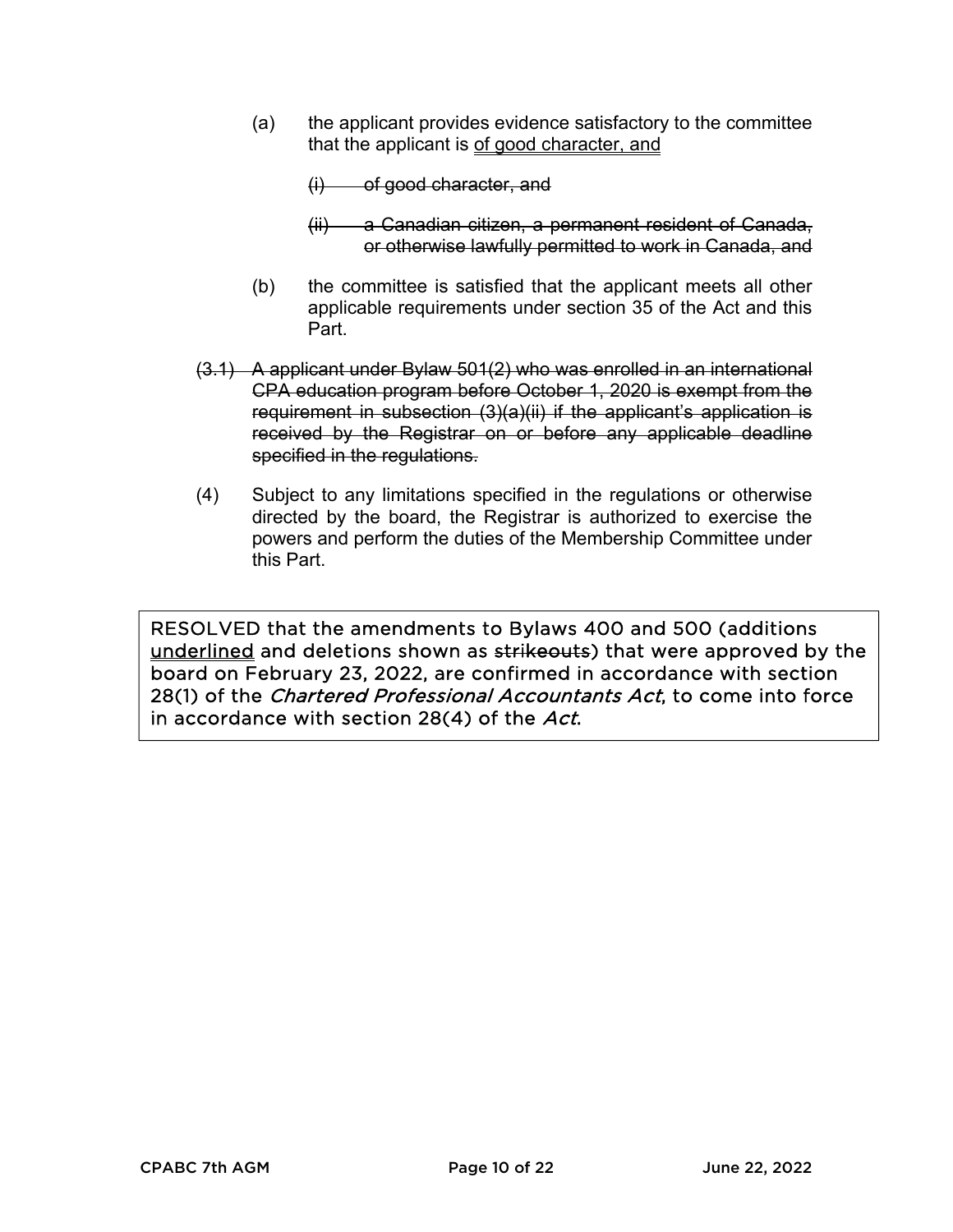# Amendments to Bylaw Regulations

On February 23, 2022, the board also approved the following amendment to the bylaw regulations, to come into effect at the same time as the above bylaw amendments. It is not part of the resolution to be voted on.

## **PART 5 - MEMBERSHIPS**

#### **Application Deadline for Applicants from International CPA Education Programs to be Eligible for Exemption from Bylaw 500(3)(a)(ii)**

500/2 To be eligible under Bylaw 500(3.1) for an exemption from the requirement in Bylaw 500(3)(a)(ii) for applicants to provide satisfactory evidence that they are a Canadian citizen, a permanent resident of Canada, or otherwise lawfully permitted to work in Canada, an applicant's application for admission as a CPA member under Bylaw 501(2) must be received by the Registrar on or before September 30, 2028.

# RESOLUTION 5 INDEPENDENCE - RULE BREACHES & CONTINGENT FEES

Preamble: Protection of the public is enhanced by ensuring the CPABC Code of Professional Conduct is generally harmonized with the Codes of the other provincial bodies.

> These proposed changes to Rules 204.4 and 204.6 and to the definition of ''contingent fee'' in the CPABC Code will better align the CPABC Code with the Codes of the other provincial bodies by implementing amendments to the Independence rules which have already been adopted into the harmonized CPA Code of Professional Conduct and other provincial Codes.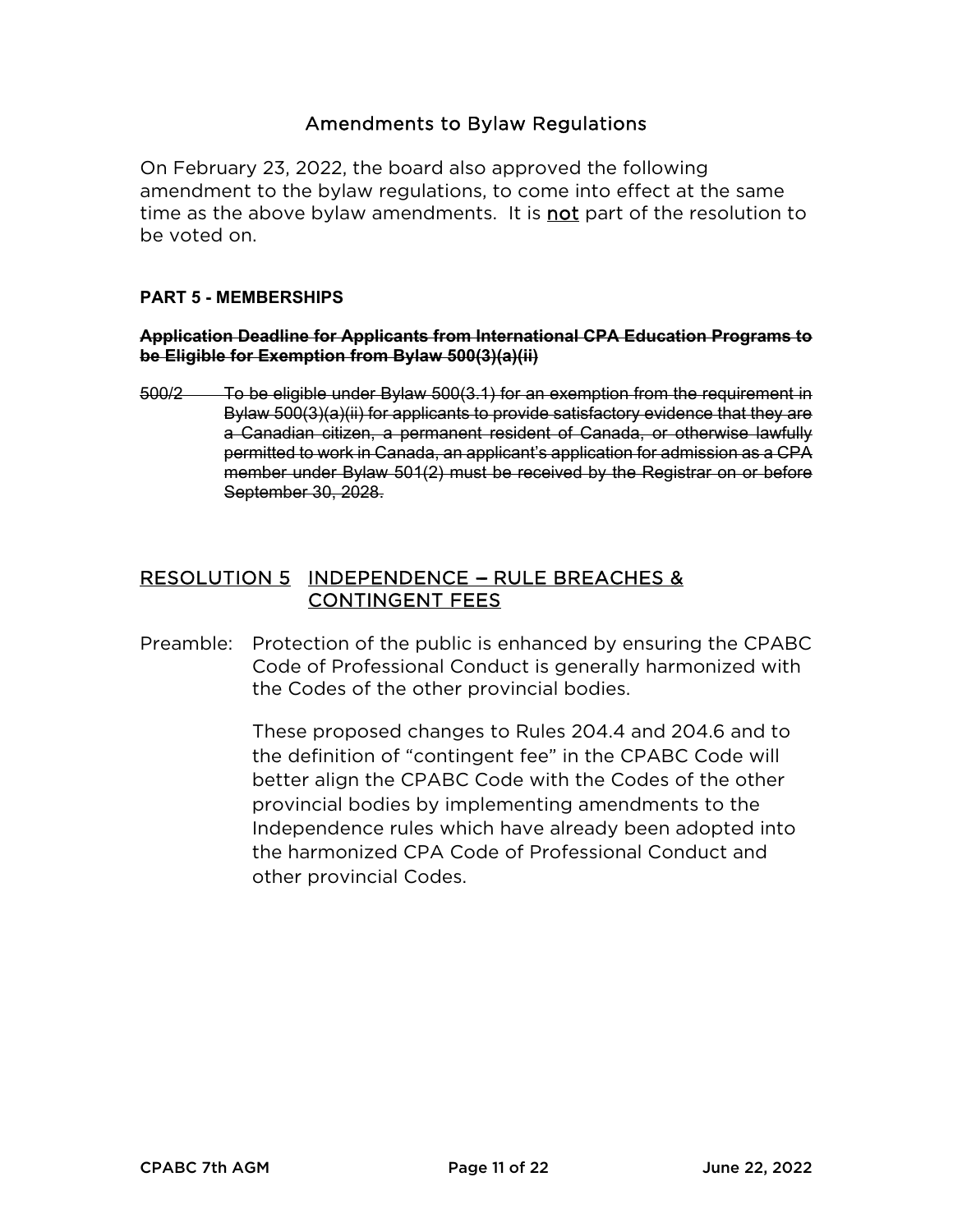The following was approved by the board on April 6, 2022.

#### **The definition of "contingent fee" in the Definitions section of the Code of Professional Conduct is replaced with the following:**

*"contingent fee" means a fee that is calculated on a predetermined basis relating to the outcome of a transaction or the result of services provided by a member or firm, but does not include:* 

- *(a) a fee established by a court or other public authority;*
- *(b) a fee for a professional service in respect of any aspect of an insolvency practice, including acting as a trustee in bankruptcy, a liquidator, a receiver or a receivermanager;*
- *(c) a fee for the administration of trusts or estates, which by statute or tradition, is based on a percentage of realizations, assets under administration, or both; or*
- *(d) a fee that is agreed at the time of billing, commonly referred to as a value billing, and that is based on criteria which include;* 
	- *(i) the level of training and experience of the persons engaged in the work,*
	- *(ii) the time expended by the persons engaged in the work,*
	- *(iii) the degree of risk and responsibility which the work entails,*
	- *(iv) the priority and importance of the work to the client, and*
	- *(v) the value of the work to the client.*

#### **Rule 204.4 is amended by adding the following new subrule (36.1):**

#### *Contingent fees*

- *(36.1) (a) A member or firm shall not provide, directly or indirectly, an assurance service on a contingent fee basis.* 
	- *(b) A member or firm shall not provide an assurance service to a client to whom he provides, directly or indirectly, any non-assurance service on a contingent fee basis when the outcome of the non-assurance service and the amount of the fee is dependent on a contemporaneous or future judgment related to a matter that is material to the subject matter of the assurance engagement.*
	- *(c) A member or firm shall not perform an audit or review engagement to a client to whom he provides, directly or indirectly, any non-assurance service on a contingent fee basis when:* 
		- *(i) The contingent fee that is charged by the firm to the audit or review client is or is expected to be material to the firm;*
		- *(ii) a member of the audit or review engagement team for that client will be entitled to a portion of that contingent fee and that portion is material to that member of the audit or review engagement team; or*
		- *(iii) the outcome of the non-assurance service and the amount of the contingent fee is dependent on a contemporaneous or future judgment related to a matter that is material to the financial statements that are subject to audit or review by the member or firm.*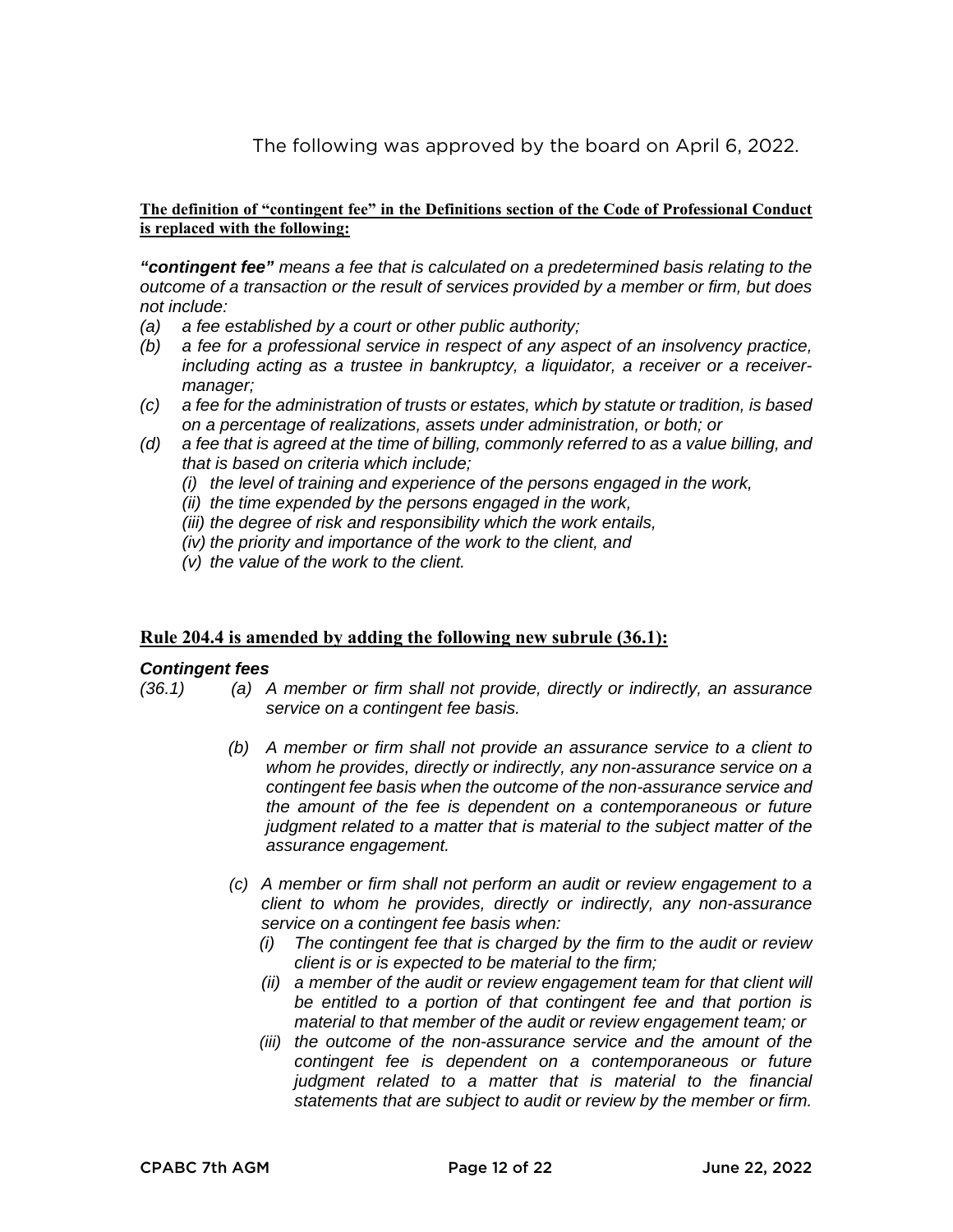*(d) A member or firm shall not perform an audit or review engagement if a network firm that participates in a significant part of the audit or review engagement provides a non-assurance service on a contingent fee basis to the audit or review client and that contingent fee is expected to be material to that network firm.*

## **The following new Rule 204.6 (previously noted as "Reserved for future use") is added:**

#### *204.6 Breach of a provision of Rule 204.3 or 204.4*

#### *RULES:*

- *(a) When a member or student identifies a breach of any of the provisions of Rule 204.3 or 204.4 with respect to an assurance engagement, the member or student shall immediately communicate the nature of the breach in accordance with the firm's policies and procedures that address the reporting of such breaches.*
- *(b) The individual who has received notification of the breach shall ensure that:* 
	- *(i) the significance of the breach is evaluated;*
	- *(ii) the actions set out in (d) to (h) are taken; and*

*(iii) the nature of the breach is communicated to a network firm, when appropriate.* 

- *(c) Notwithstanding the provisions of Rule 204.2, when a breach of the provisions of Rule 204.3 or 204.4 is identified, the affected assurance engagement may be continued provided that:* 
	- *(i) the activity, interest or relationship that caused the breach is terminated, suspended or eliminated and the consequences of the breach are addressed;*
	- *(ii) any legal or regulatory requirements that apply with respect to the breach are met;*
	- *(iii) the significance of the breach and its impact on objectivity and the ability to issue an audit opinion, review engagement report, or other assurance report, as applicable, is evaluated and a conclusion is reached that it is possible to take action that is appropriate in the circumstances to satisfactorily address the consequences of the breach such that a reasonable observer would be likely to conclude that objectivity has not been compromised, and*
	- *(iv) concurrence with that conclusion is obtained in accordance with the provisions of paragraph (d) below:* 
		- *(A) in the case of an assurance engagement that is not an audit or review engagement, from the audit committee or those charged with governance, or the party that engaged the firm, as appropriate; or*
		- *(B) in the case of an audit or review engagement, from the audit committee or those charged with governance.*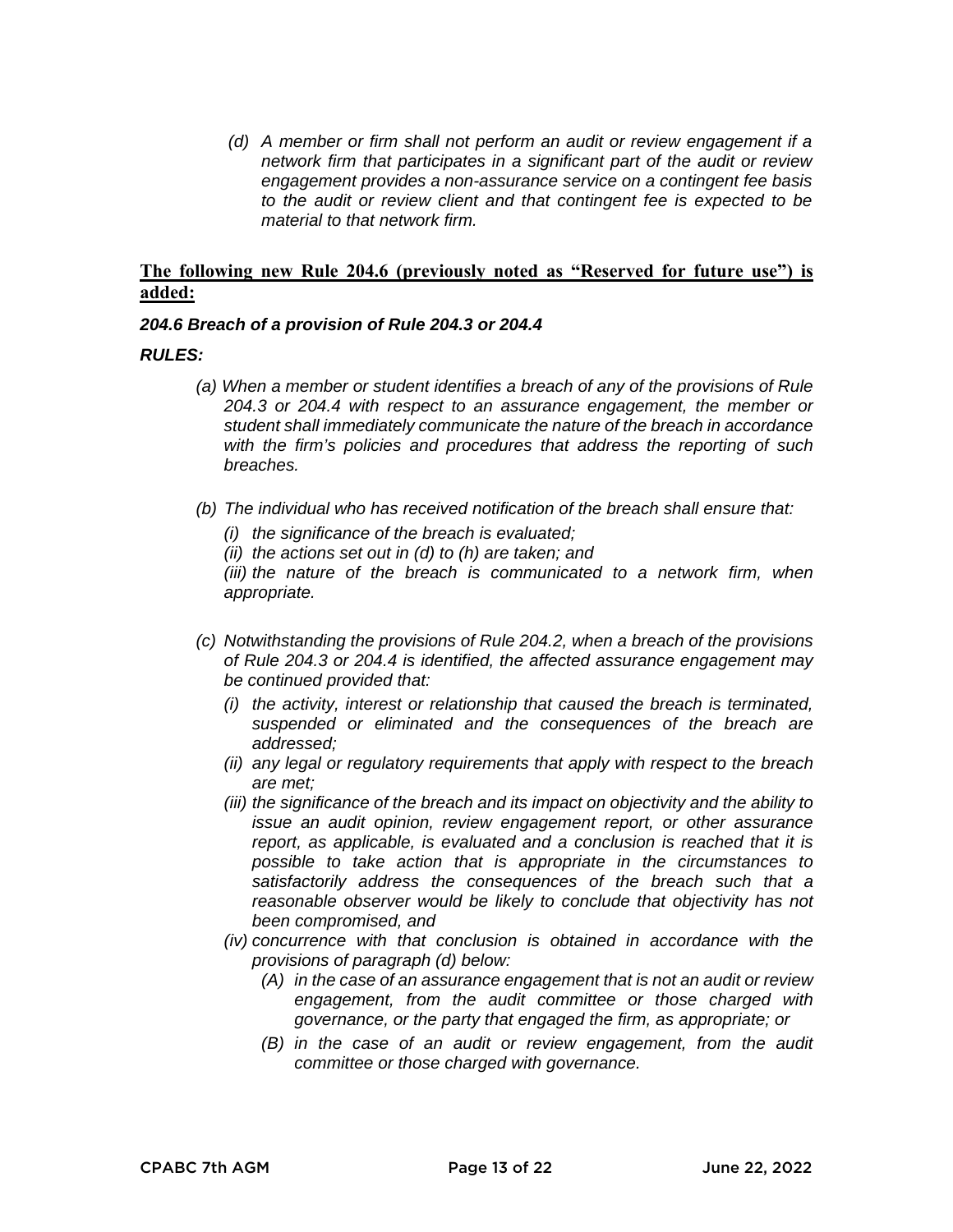- *(d) (i) When a conclusion is reached that action has been or can be taken that is appropriate in the circumstances to satisfactorily address the consequences of the breach, the matter shall be discussed with the audit committee or those charged with governance, or, in the case of an assurance engagement that is not an audit or review engagement, the party that engaged the firm, and concurrence with that conclusion shall be obtained.* 
	- *(ii) In the case of an assurance engagement that is not an audit or review engagement, the timing for such a discussion shall take into account the circumstances of the engagement and the breach.*
	- *(iii) In the case of an audit or review engagement, such a discussion shall take place as soon as possible, unless an alternative timing for reporting less significant breaches has been specified by the audit committee or those charged with governance and the breach is less significant. In addition, the following matters shall be communicated in writing to the audit committee or those charged with governance:* 
		- *(A) the nature, duration and significance of the breach;*
		- *(B) how the breach occurred and was identified;*
		- *(C) the action taken or proposed to be taken and the rationale as to how the action will satisfactorily address the consequences of the breach and enable the audit or review engagement to continue;*
		- *(D) a description of the firm's policies and procedures relevant to the breach designed to provide reasonable assurance that independence is maintained and any steps that the firm has taken or proposes to take to reduce or avoid the risk of further breaches occurring; and*
		- *(E) the conclusion that objectivity has not been compromised.*
- *(e)(i) If a conclusion is reached that it is not possible to take action that is appropriate in the circumstances to satisfactorily address the consequences of the breach, the matter shall be discussed, as soon as possible, with the audit committee or those charged with governance, or, in the case of an assurance engagement that is not an audit or review engagement, the party that engaged the firm, and the necessary steps shall be taken to terminate the engagement in compliance with any applicable legal or regulatory requirements relevant to terminating the engagement.* 
	- *(ii) If the audit committee or those charged with governance, or party that engaged the firm does not concur with the conclusion that action can be taken to satisfactorily address the consequences of the breach, the necessary steps shall be taken to terminate the engagement in compliance with any applicable legal or regulatory requirements relevant to terminating the engagement.*
- *(f) If the breach occurred prior to the issuance of a previous audit opinion, review engagement report or other assurance report,* 
	- *(i) consideration shall be given to the impact of the breach, if any, on any previously issued audit opinions, review engagement reports or other assurance reports;*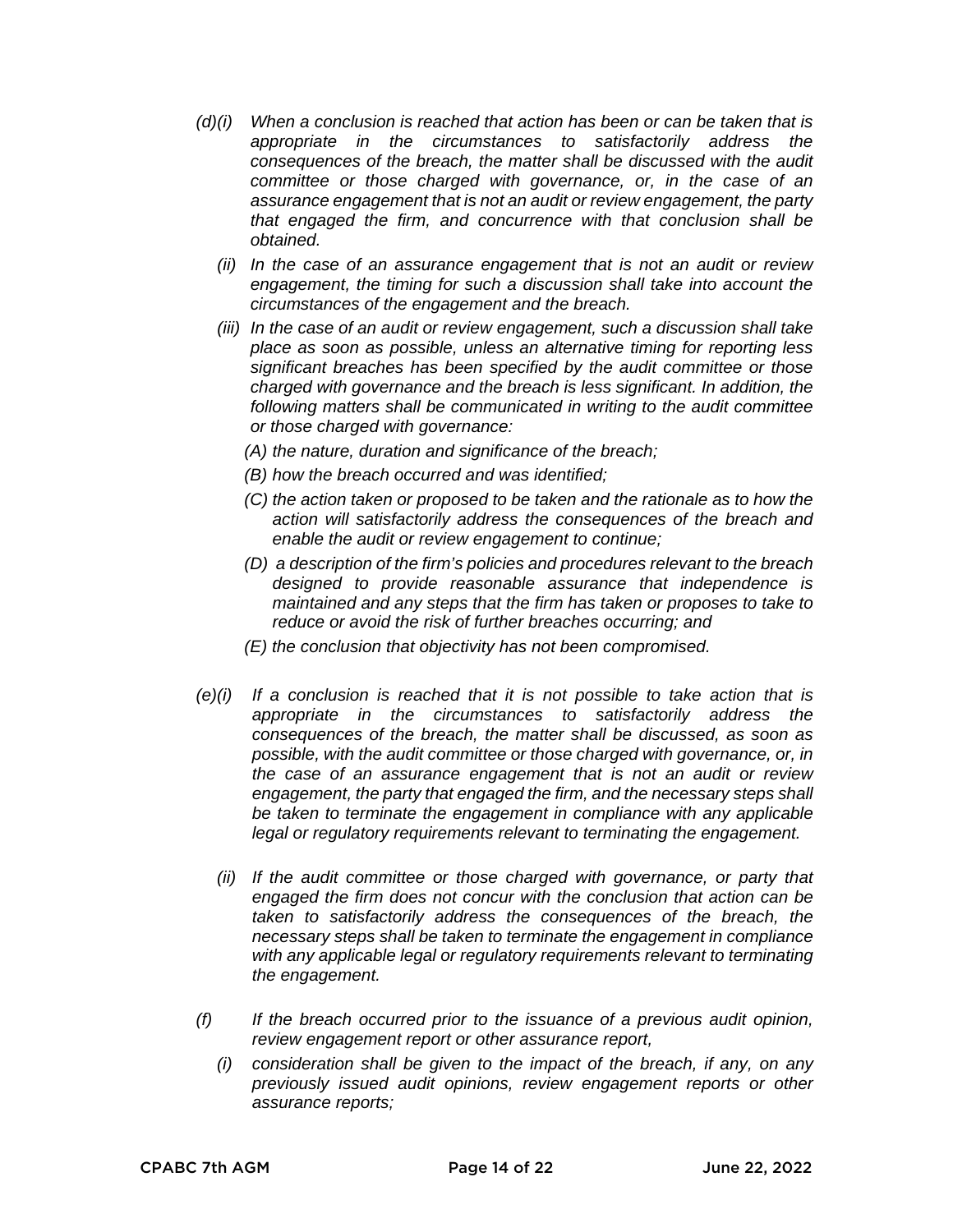- *(ii) the matter shall be discussed with the audit committee or those charged with governance, or, in the case of an assurance engagement that is not and audit or review engagement, the party that engaged the firm; and*
- *(iii) consideration shall be given to whether it is necessary to withdraw such opinions or reports.*
- *(g) The following matters shall be documented:* 
	- *(i) the breach;*
	- *(ii) the action taken;*
	- *(iii) key decisions made;*
	- *(iv) the consideration of the impact of the breach, if any, on previously issued audit opinions, review engagement reports or other assurance reports;*
	- *(v) the conclusion, if such a conclusion is reached, that objectivity has not been compromised such that an audit opinion, review engagement report or other assurance report can be issued;*
	- *(vi) an analysis supporting that conclusion;*
	- *(vii) all the matters discussed with the audit committee or those charged with governance, or the party that engaged the firm; and*
	- *(viii) discussions, if any, with CPABC, a relevant regulator or other oversight authority.*
- *(h) In the event of a breach of the provisions of Rule 204.3 or 204.4 that results in a conclusion to withdraw any previously issued audit opinion, review engagement report or other assurance report, information concerning any such breach shall be reported to CPABC.*

RESOLVED that the amendments to Rules 204.4 and 204.6 and to the definition of ''contingent fee'' in the Code of Professional Conduct that were approved by the board on April 6, 2022, are confirmed in accordance with section 28(1) of the *Chartered Professional Accountants Act*, to come into force in accordance with section 28(4) of the Act.

# Amendments to Code of Conduct Guidance

On April 6, 2022, the board also approved the adoption of the following Code of Professional Conduct guidance regarding Rule 204.6, and the additional revisions noted below to other guidance provisions, to come into effect at the same time as the adoption of the above Rule amendments. It is **not** part of the resolution to be voted on.

## **GUIDANCE - Rule 204.6**

**1** Rule 204.6 addresses a situation when a member or student identifies,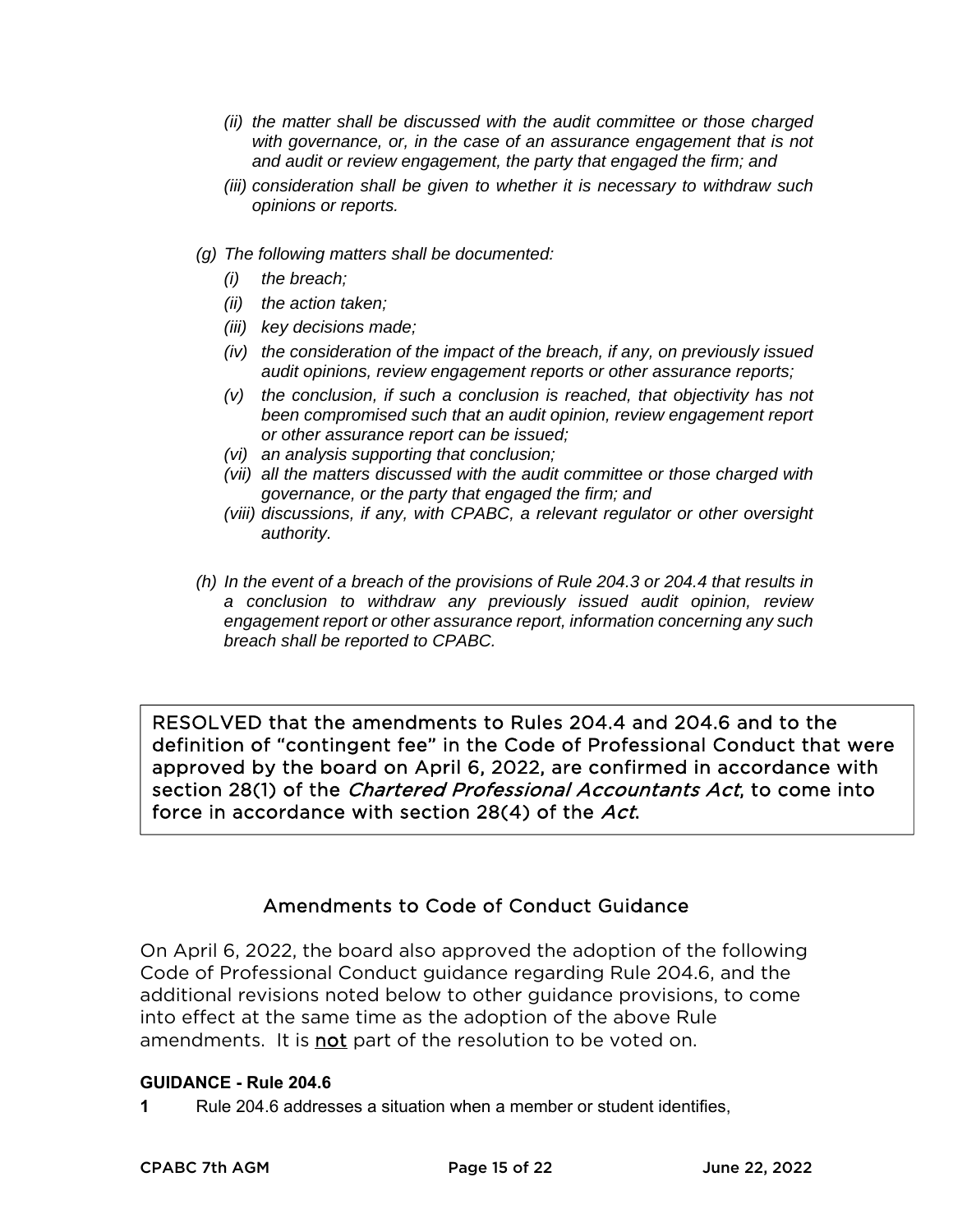- (a) the existence of an activity, interest or relationship that, had it been identified prior to the commencement of the assurance engagement, would have either prohibited the provision of the engagement or would have created a threat to independence which would have required the evaluation of its significance and the application of safeguards to reduce it to an acceptable level, or
- (b) that the safeguards implemented to address a threat that was previously identified have not been effective in reducing the threat to independence to an acceptable level.

Such circumstances constitute a breach of Rule 204 and may occur despite the firm having policies and procedures designed to provide reasonable assurance that independence is maintained. A consequence of such a breach may be that termination of the assurance engagement is necessary.

- **2** When a member or student identifies that such a breach has occurred, Rule 204.6 requires that:
	- the breach be reported immediately in accordance with the firm's policies and procedures that address the reporting of such breaches;
	- the activity, interest or relationship that caused the breach be terminated, suspended or eliminated; and
	- the consequences of the breach be addressed.

The firm is required by *The CPA Canada Handbook – Assurance* (CSQC1) to establish policies and procedures designed to provide it with reasonable assurance that it is notified of breaches of independence requirements and to enable it to take appropriate actions to resolve such situations. CSQC 1 also requires that such notification be provided to specified individuals within the firm.

- **3** When a breach is identified the individual who has received notification of the breach is required to ensure that an evaluation is made of the significance of that breach, its impact on objectivity and whether an audit opinion, review engagement report, or other assurance report may still be issued or a previously issued report needs to be withdrawn. Such an evaluation requires the exercise of professional judgment, taking into account whether a reasonable observer would be likely to conclude that objectivity would be compromised. The significance of the breach will depend on factors such as:
	- $\bullet$  the nature and duration of the breach;
	- the number and nature of any previous breaches with respect to the assurance engagement;
	- whether a member of the engagement team had knowledge of the activity, interest or relationship that caused the breach;
	- whether the individual who caused the breach is a member of the engagement team or another individual for whom there are independence requirements;
	- if the breach relates to a member of the engagement team, the role of that individual;
	- if the breach was caused by the provision of a professional service, the impact of that professional service, if any, on the subject matter of the engagement; and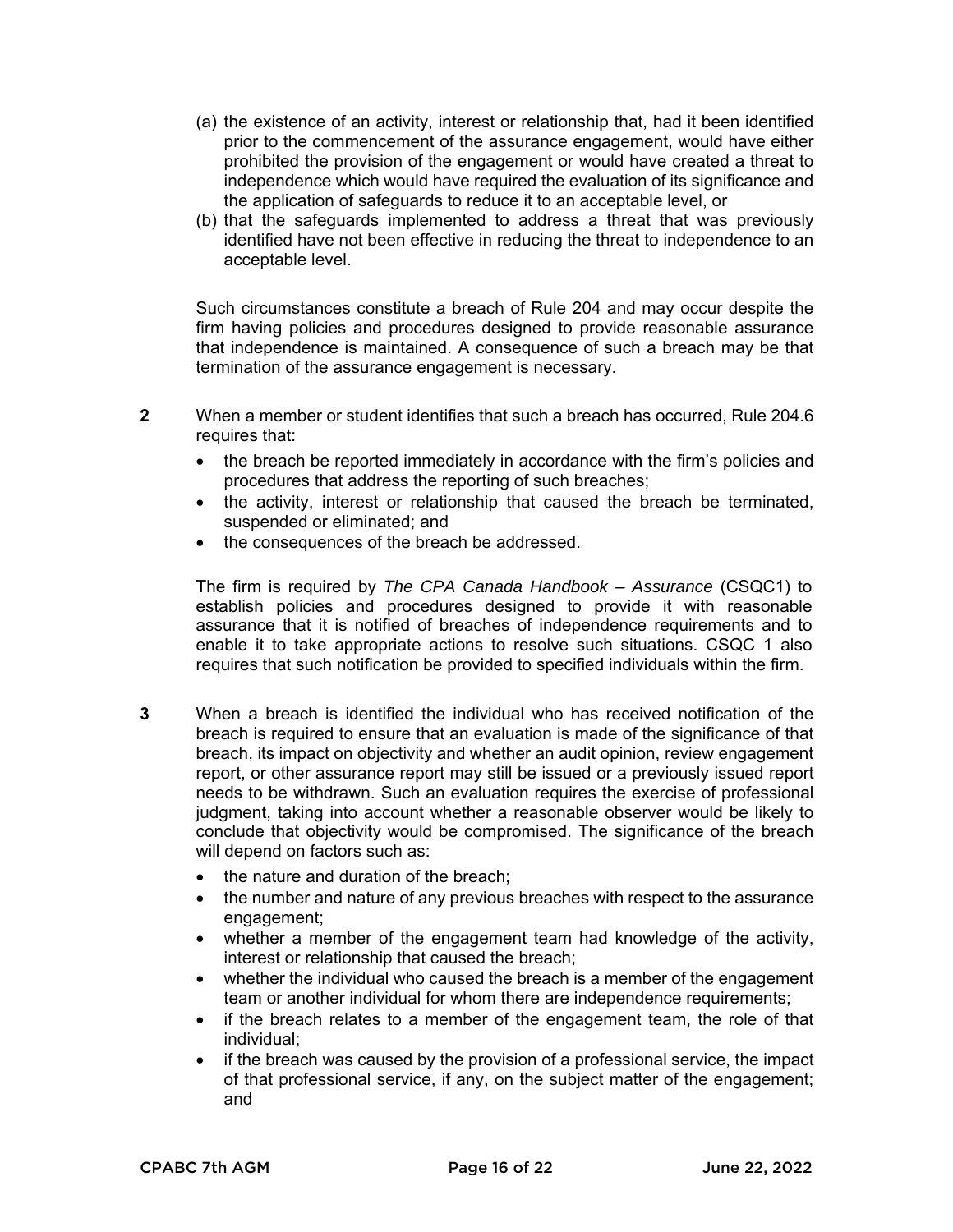- the extent of the threat or threats created by the breach.
- **4** Depending upon the significance of the breach, it may be necessary to terminate the assurance engagement or withdraw a previously issued assurance report, or it may be possible to take action that is appropriate in the circumstances to satisfactorily address the consequences of the breach.
- **5** Examples of actions that may be appropriate include:
	- removing the relevant individual from the engagement team;
	- conducting an additional review of the affected assurance engagement work or re-performing that work to the extent necessary, in either case using different personnel;
	- recommending that the client engage another firm to review or re-perform the affected assurance engagement work to the extent necessary; and
	- when the breach relates to a non-assurance service that affects the subject matter of the assurance engagement, engaging another firm to evaluate the results of the non-assurance service or having another firm re-perform the nonassurance service to the extent necessary to enable it to take responsibility for the service.

## **The guidance regarding Rules 204.1 to 204.3 is amended by replacing paragraph 27 with the following:**

#### **Guidance – Rule 204.1 to 204.3**

**27** The ongoing evaluation and disposition of threats to independence should be supported by evidence obtained both before accepting an engagement and while it is being performed. The obligation to make such evaluation and take action arises when a member of a firm or network firm knows, or should reasonably be expected to know, of circumstances or relationships that might impair independence.

## **The guidance regarding Rule 204.4(1) to (6) is amended by deleting paragraphs 11 and 12:**

#### **Guidance - Rule 204.4(1) to (6)**

- **11** Deleted.
- **12** Deleted.

## **The guidance regarding Rule 204.4(14) and (15) is amended by deleting paragraphs 7 and 8:**

#### **Guidance - Rule 204.4(14) and (15)**

- **7** Deleted.
- **8** Deleted.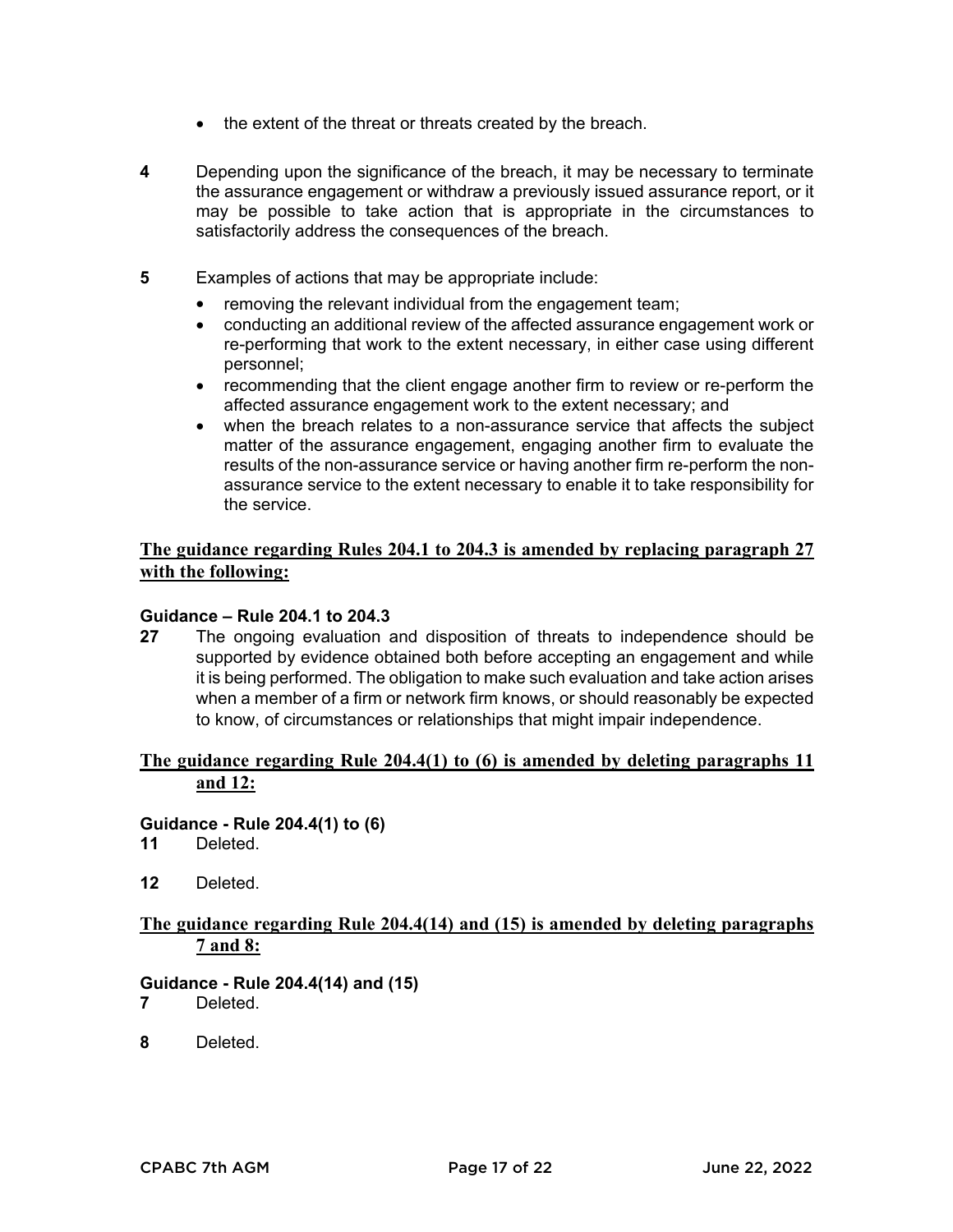## **The guidance regarding Rule 204.4(36) and (37) is replaced with the following:**

## **GUIDANCE – Rule 204.4(36), (36.1) and (37)**

#### *Fees — Pricing*

**1** Rule 204.4(36) provides that a member or firm may not provide an assurance service at a fee level that the member or firm knows is significantly lower than that charged by the predecessor member or firm, or contained in other proposals for the engagement, unless the member or firm can demonstrate that the engagement will be performed properly by qualified staff and in accordance with all applicable professional standards.

#### *Contingent fees*

- **2** Rule 204.4(36.1) sets out the circumstances under which a contingent fee may not be charged for the provision of a non-assurance service to an assurance client.
- **3** However, a threat to independence may also be created by a contingent fee arrangement with an assurance client in situations when such a fee is not prohibited by Rule 204.4(36.1). The significance of any threat created will depend on such factors as:
	- the range of possible fee amounts;
	- whether an appropriate authority determines the outcome of the matter upon which the contingent fee will be determined;
	- the nature of the service; and
	- the effect of the event or transaction on the subject matter of the assurance engagement.

The significance of the threat should be evaluated and, if it is other than clearly insignificant, safeguards should be applied to reduce it to an acceptable level. Such safeguards might include:

- having another professional accountant review the relevant assurance work or otherwise advise as necessary; and
- using professionals who are not members of the engagement team to provide the service.
- **4** Corporate finance services are often provided on a contingent fee basis. When, in accordance with Rule 204.4(33), a member or firm is permitted to provide a corporate finance service to an assurance client and the corporate finance service is provided on a contingent fee basis, a threat to independence may be created. The significance of any threat created will depend on such factors as:
	- the level of sophistication of the parties to the transaction and whether those parties are carrying out additional due diligence regarding the transaction;
	- whether amounts or disclosures in the financial statements of the client have a material impact on the fee;
	- whether the outcome of the corporate finance service depends upon a judgment relative to a material matter related to the subject matter of the assurance engagement, such as a material balance in the financial statements of the client; and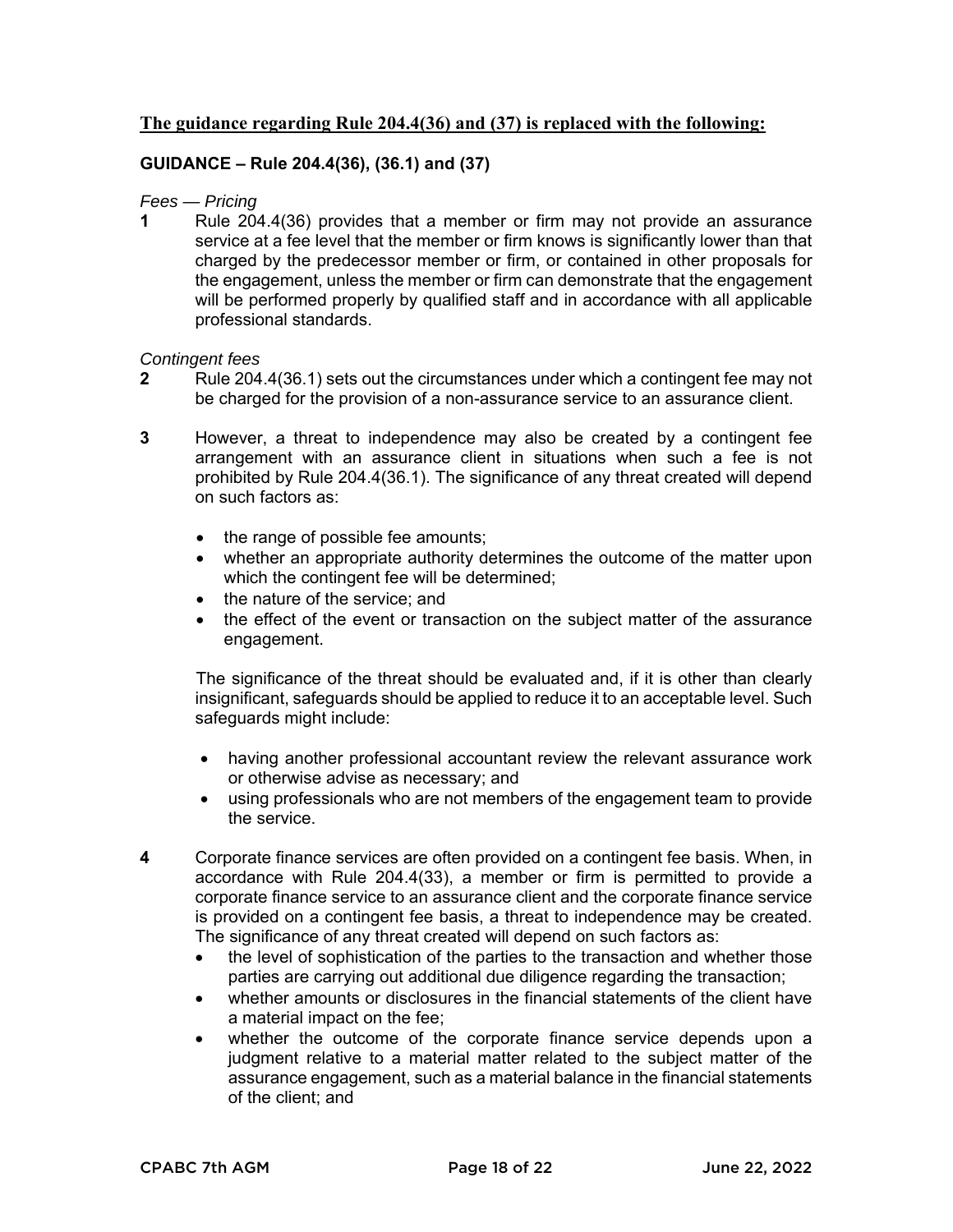• the materiality of the amount of the contingent fee to the member or firm.

The evaluation of the materiality of the amount of the contingent fee to a member requires that consideration be given to whether there is any member involved in providing the corporate finance service who is expected to receive compensation that is material to that member as a consequence of the firm receiving the contingent fee and who is also a member of the assurance engagement team.

The significance of the threat should be evaluated and, if it is other than clearly insignificant, safeguards should be applied to reduce it to an acceptable level. Such safeguards might include:

- having another professional accountant review the relevant assurance work or otherwise advise as necessary; and
- using professionals who are not members of the engagement team to provide the service.
- **5** Value billing, which is specifically set out as an exception to the definition of a contingent fee, should not be used to justify what is in substance an otherwise inappropriate contingent fee arrangement.

#### *Fees — Overdue*

- **6** A self-interest threat may exist if fees due from an assurance client for professional services remain unpaid for a long time, especially if a significant portion is not paid before the issue of the assurance report for the following year. Generally the payment of such fees should be required before that report is issued. The following safeguards may be applicable:
	- discussing the level of outstanding fees with the audit committee; and
	- involving another member of the firm who is not part of the engagement team, or a professional accountant who is not a member of the firm, to provide advice or review the work performed.

Members are cautioned that the overdue fees might create the same threats to independence as a loan to the client. Therefore, members should consider whether, because of the significance of such threats, it is appropriate for the firm to continue to provide assurance services to that client.

#### *Fees — Relative size*

- **7** When the total fees generated from an assurance client represent a significant proportion of a member's or firm's total fees, the financial dependence on that client, or group of clients of which it is a part, including the possible concern about losing the client, may create a self-interest threat. The significance of the threat will depend upon factors such as:
	- the structure of the firm; and
	- whether the member or firm is well established in practice.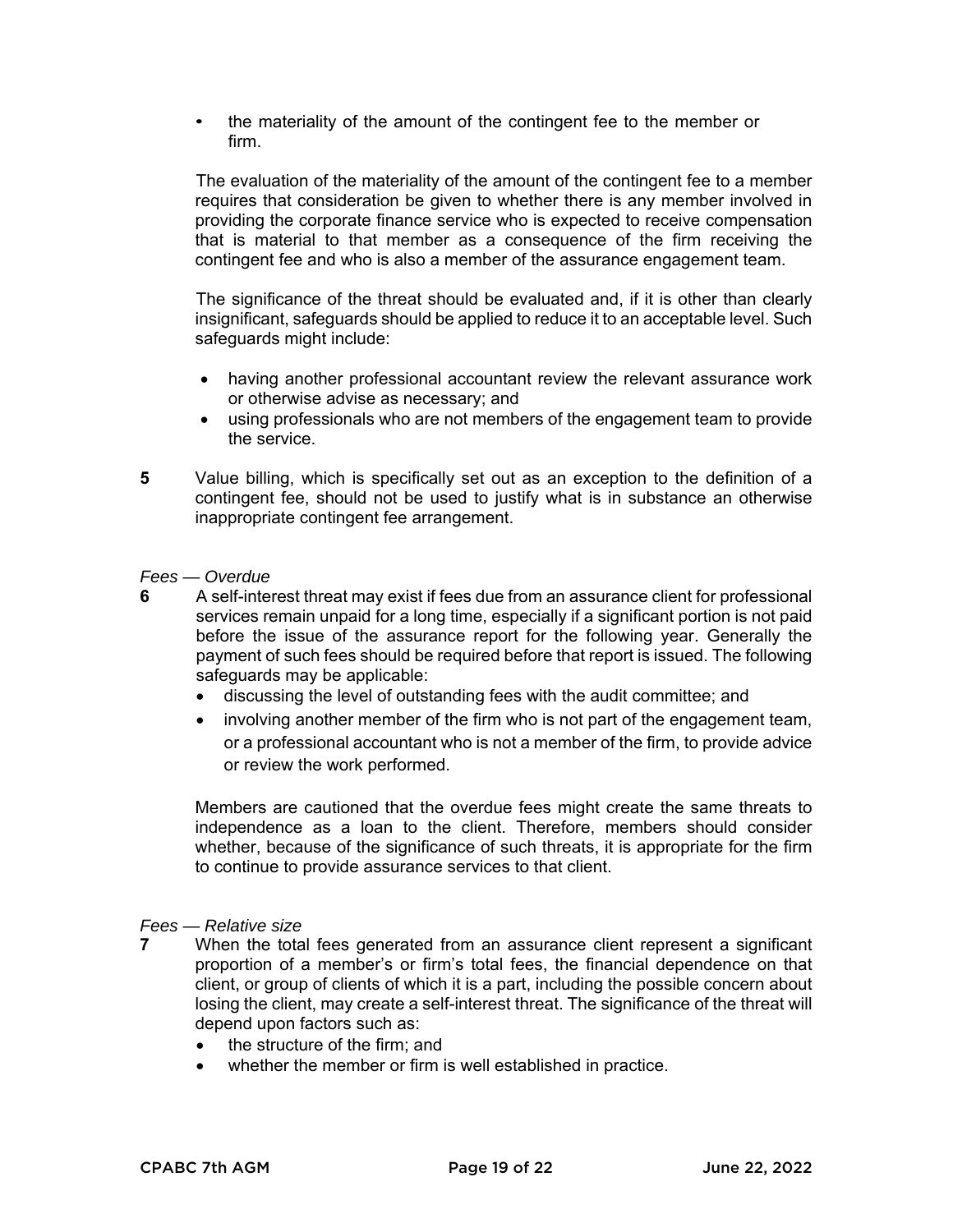The significance of the threat should be evaluated and, if it is other than clearly insignificant, safeguards should be applied to reduce it to an acceptable level. Such safeguards might include:

- taking steps to reduce the dependency on the client;
- discussing the extent and nature of fees with the audit committee;
- having firm policies and procedures to monitor and implement quality control of assurance engagements;
- involving another member of the firm who is not on the engagement team to review the work done or advise as necessary;
- arranging for external quality control reviews; or
- consulting a third party, such as a professional regulatory body or a professional colleague who is not a member of the firm.

#### *Relative size of fees of a reporting issuer or listed entity audit client*

- **8** Rule 204.4(37)(a) provides that, unless specified measures are taken, a member or firm may not perform an audit engagement for a client that is a reporting issuer or listed entity, when, for the two consecutive fiscal years of the firm most recently concluded prior to the date of the financial statements subject to audit by the member or firm, the total revenue, calculated on an accrual basis, for services provided to that client and its related entities represent more than 15% of the total revenue of the firm, calculated on an accrual basis, in each such fiscal year. The measures required to be taken by the Rule are:
	- disclosing, to the audit committee, that the revenue exceeds the 15% threshold; and
	- completion, by another professional accountant who is not a member of the firm, of either a "pre-issuance" or "post-issuance" review of the audit engagement.

The Rule requires that either such review be substantially equivalent to an engagement quality control review. In the case of a "pre-issuance" review, the review is to be completed prior to the audit opinion in respect of the financial statements being issued. A "post-issuance" review may be completed after the audit opinion in respect of the financial statements has been issued but prior to the audit opinion on the client's financial statements for the immediately following fiscal period being issued.

The Rule also requires the performance of a "pre-issuance" review if the total revenue, calculated on an accrual basis, for any services provided to the client continues to represent more than 15% of the total revenue of the firm, calculated on an accrual basis, in the firm's most recently concluded fiscal year.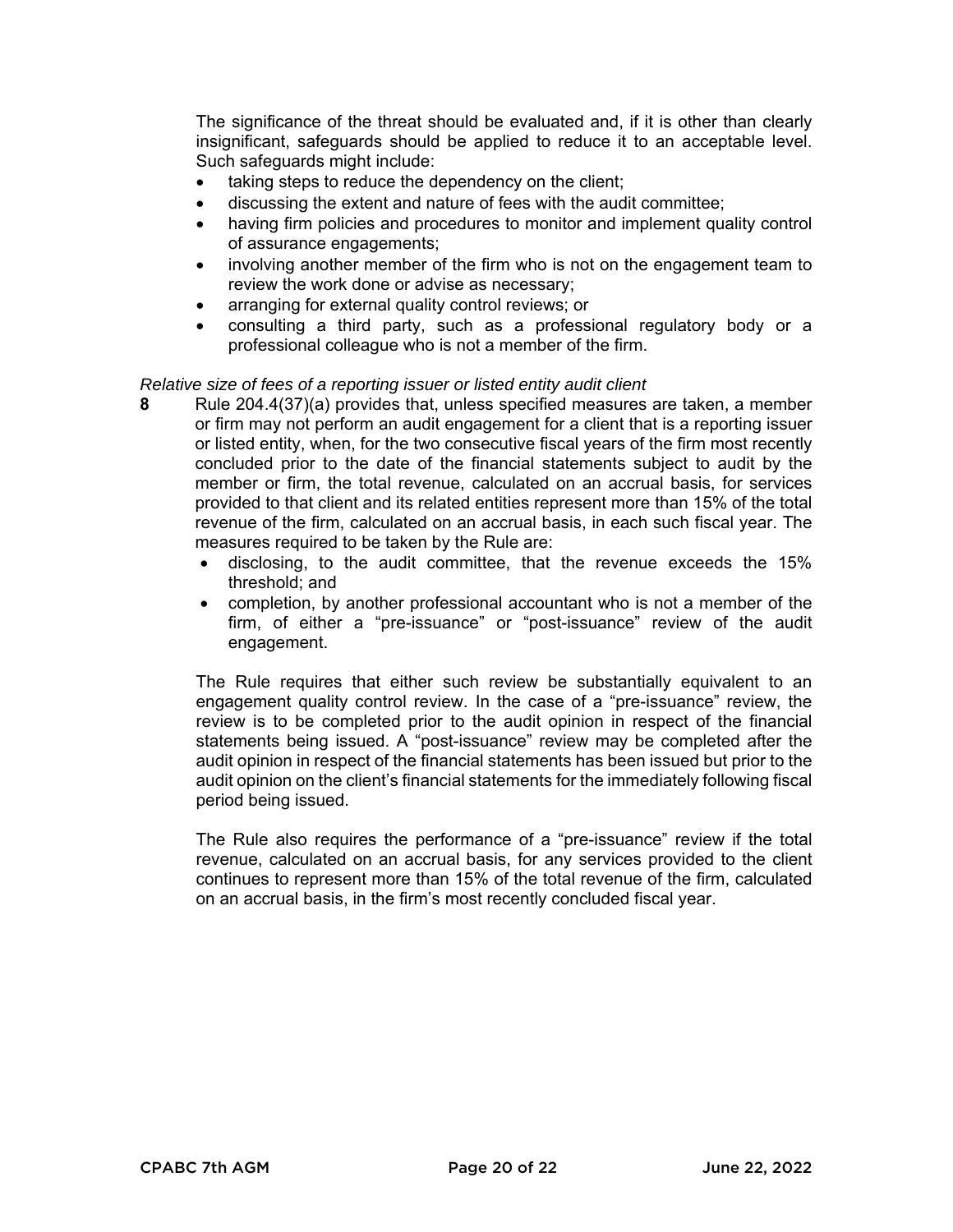# RESOLUTION 6 PROVISION OF CLIENT INFORMATION

Preamble: The public is better protected if client information is provided to a successor accountant or returned to the client upon request in a timely manner, even if the client owes outstanding fees to the practitioner. These proposed amendments to Rule 303 will remove the existing exception that allows a public practitioner to withhold client information if the client has outstanding fees owed to the practitioner.

> The following was approved by the board on November 25, 2021.

## **303 Provision of client information**

## *RULES:*

- *303.1 (a) A registrant shall, upon written request of the client and on a timely basis, supply reasonable and necessary client information to the registrant's successor, except where a registrant reasonably withholds such information pending the resolution of any outstanding accounts. Such co-operation is required with any successor accountant ("successor"), including a nonmember.* 
	- *(b) A registrant ("predecessor") shall co-operate with the successor on an engagement.*
- *303.2 A registrant shall transfer promptly to the client or, on the client's instructions, to another party, all property of the client which is in the registrant's possession or control, except where the predecessor reasonably exercises the right to place a lien on some or all records pending the resolution of any outstanding accounts. Such property shall be transferred in the medium in which it is maintained by the registrant, or such other medium that is mutually agreeable, that will facilitate a timely and efficient transfer which best serves the client's interests. Ordinarily, when electronic copies of the property of the client are readily available, the client's interests will be best served when such information is provided as electronic data, rather than in printed form, provided that supplying the information in such a form will not violate licensing, copyright or similar legal agreements or proprietary rights.*

RESOLVED that the amendments to Rule 303 (deletions shown as strikeouts) that were approved by the board on November 25, 2021, are confirmed in accordance with section 28(1) of the Chartered Professional Accountants Act, to come into force in accordance with section 28(4) of the Act.

Ï